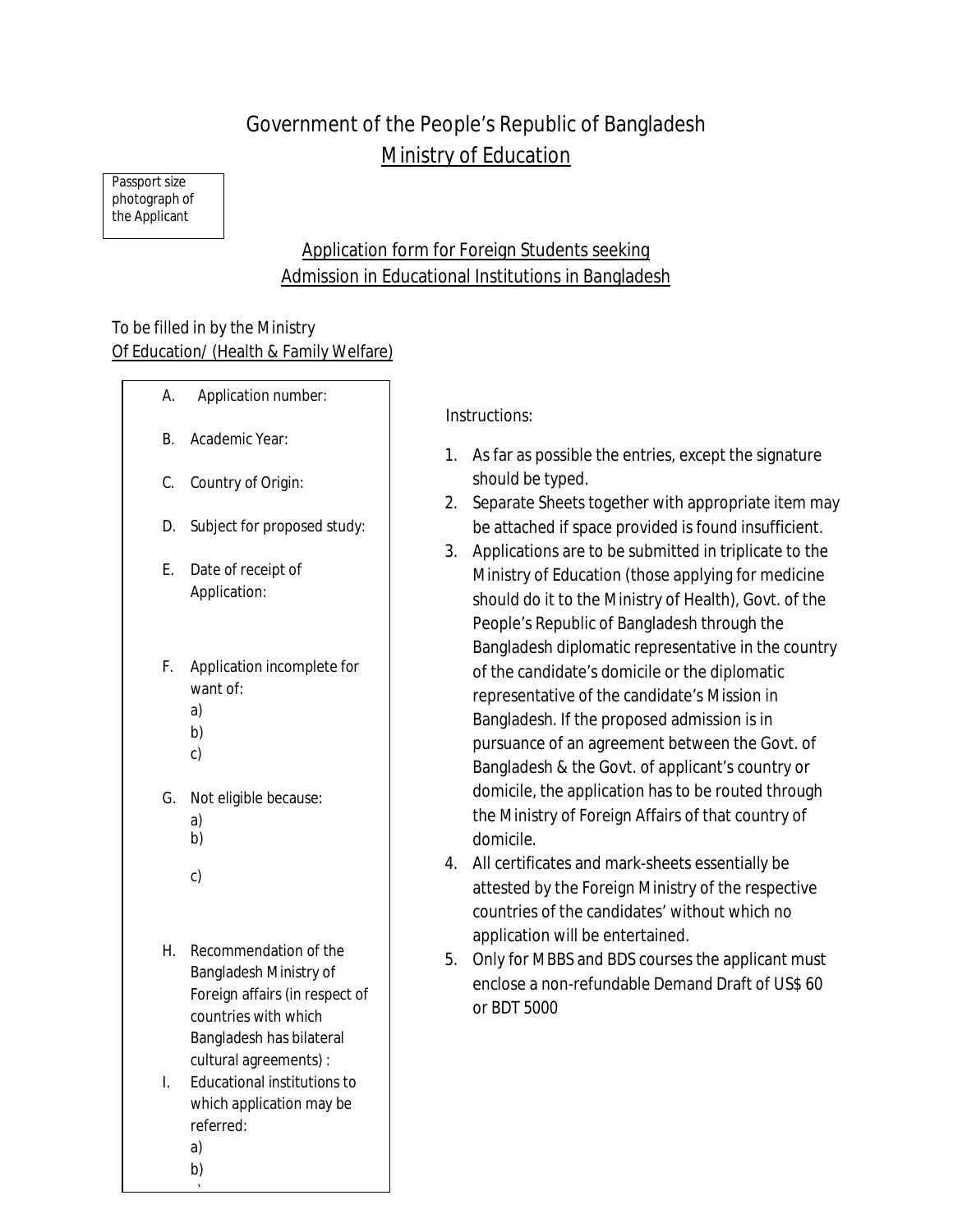|    | 1.                                                                                     | Full name of the Candidate (in block letters):                                                  |  |  |  |  |  |  |
|----|----------------------------------------------------------------------------------------|-------------------------------------------------------------------------------------------------|--|--|--|--|--|--|
|    |                                                                                        | Mr./Miss/Mrs                                                                                    |  |  |  |  |  |  |
|    | 2.                                                                                     | Full address to which communication may be sent Full address to which communication may be sent |  |  |  |  |  |  |
|    | 3.                                                                                     |                                                                                                 |  |  |  |  |  |  |
|    | 4.                                                                                     |                                                                                                 |  |  |  |  |  |  |
|    |                                                                                        | b) Nationality                                                                                  |  |  |  |  |  |  |
|    |                                                                                        | c) Number and Date of pPassport or any other travel                                             |  |  |  |  |  |  |
|    |                                                                                        |                                                                                                 |  |  |  |  |  |  |
|    | a) Name of legal guardian<br>5.<br>.<br>b) Nationality of legal guardian               |                                                                                                 |  |  |  |  |  |  |
|    |                                                                                        |                                                                                                 |  |  |  |  |  |  |
|    | c) Address of legal guardian                                                           |                                                                                                 |  |  |  |  |  |  |
| 6. |                                                                                        | Name and address of person to be notified in case of emergency :                                |  |  |  |  |  |  |
|    | a)                                                                                     | In Bangladesh                                                                                   |  |  |  |  |  |  |
|    | b)                                                                                     | In the country of domicile:                                                                     |  |  |  |  |  |  |
|    |                                                                                        |                                                                                                 |  |  |  |  |  |  |
| 7. | a) Have you applied for admission in an educational institution in Bangladesh earlier? |                                                                                                 |  |  |  |  |  |  |
|    |                                                                                        |                                                                                                 |  |  |  |  |  |  |
|    | b) If yes, give year and decision, if any, communicated to you:                        |                                                                                                 |  |  |  |  |  |  |
| 8. | Name of the course to which admission is sought:                                       |                                                                                                 |  |  |  |  |  |  |
|    | (Note: A candidate who desires to be considered for more than one course should submit |                                                                                                 |  |  |  |  |  |  |
|    |                                                                                        | separate application for each course)                                                           |  |  |  |  |  |  |
| 9. | Name of institutions (in order of preference) to which admission is desired:           |                                                                                                 |  |  |  |  |  |  |
|    | 1)                                                                                     |                                                                                                 |  |  |  |  |  |  |
|    | 2)                                                                                     |                                                                                                 |  |  |  |  |  |  |
|    | 3)                                                                                     |                                                                                                 |  |  |  |  |  |  |
|    |                                                                                        |                                                                                                 |  |  |  |  |  |  |